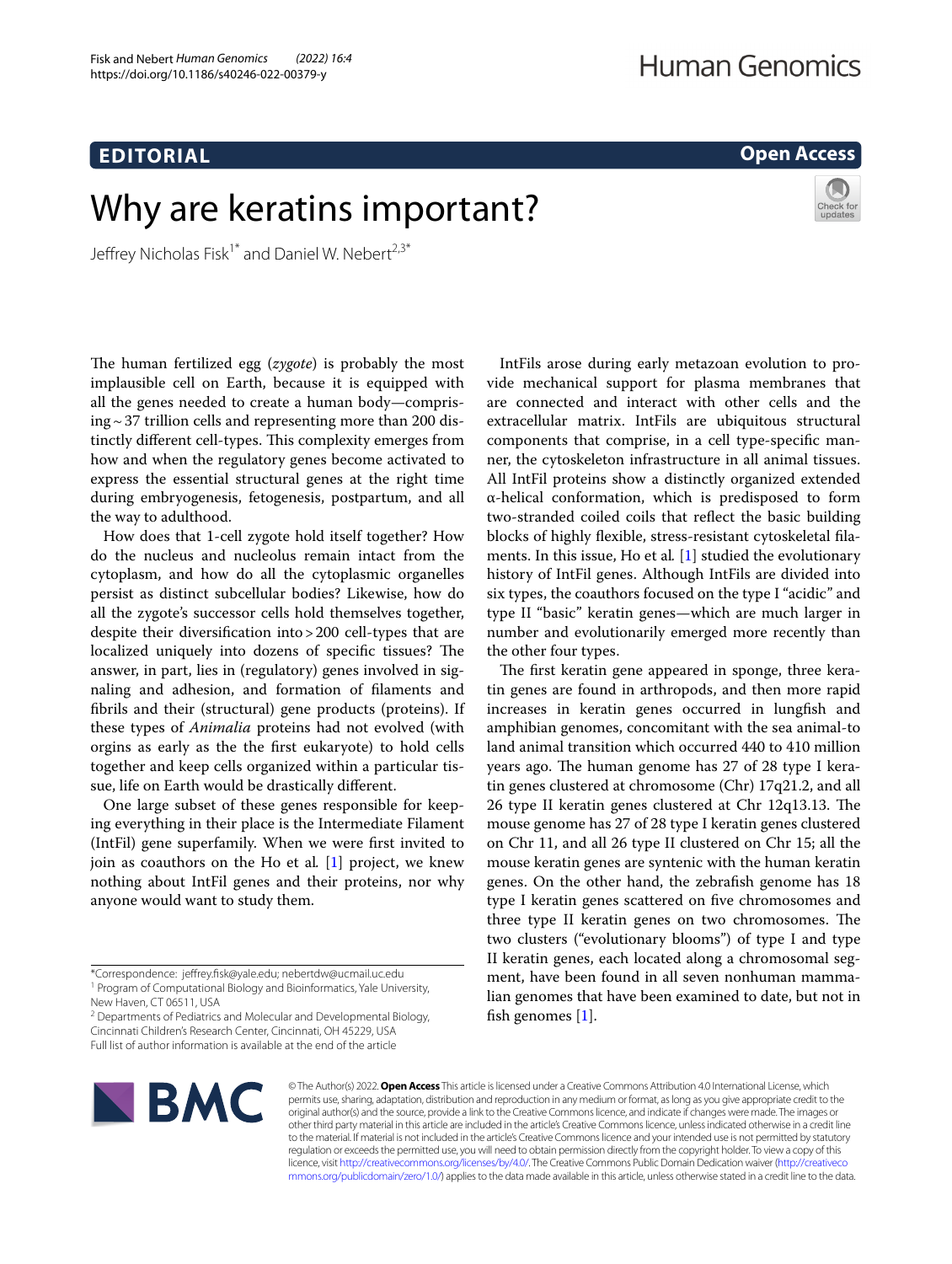Screening 259 species and subspecies in 20 phyla of animals, from jellyfsh to human, Ho et al*.* [\[1](#page-1-0)] examined various features found in the type I and type II keratin proteins. They found evidence that some genes appear to have arisen in an early species, disappeared in a later species, and then, on occasion, reappeared and apparently were repurposed to provide for new features in more recently diverged species.

To create the maximum-likelihood trees, Ho et al*.* [\[1](#page-1-0)] aligned sequences in *MAFFT* [\[2\]](#page-1-1) using the *L-INS-i* local pair algorithm [[3\]](#page-1-2) with 10,000 iterative alignment steps. Evolutionary models were determined, using *Model-Finder* [\[4](#page-1-3)] as implemented in *IQTREE* [[5\]](#page-1-4), and using *Bayesian Information Criteria* [\[6](#page-1-5)] to select the optimal model and gamma rate categories [[7\]](#page-1-6). Subsequently, they used, in successive steps, construction of maximum likelihood phylogenetic trees [[8\]](#page-1-7), and further optimization using a *hill-climbing nearest-neighbor interchange* [\[9](#page-1-8)] protocol.

To make the cross-species trees, Ho et al*.* [\[1](#page-1-0)] used the interactive Fast-Fourier Transform method in MAFFT to build multiple sequence alignments, evolutionary relationships were estimated by *Markov-chain Monte Carlo* [[10\]](#page-2-0) in the Bayesian Phylogenetics program and sampling every 1,000 generations in parallel using *the BEA-GLE library* [\[11](#page-2-1)], following which the within-chain and between-chain variance *potential scale reduction factor*  $[12]$  $[12]$  was used to evaluate sufficient sampling. Finally, the sampled posteriors from the two independent executions were combined to generate a *maximum clade-credibility tree* [[13](#page-2-3)]—summarizing the posterior distribution of estimated evolutionary relationships and branch lengths.

This bioinformatics analysis led Ho et al. [\[1\]](#page-1-0) to conclude that type I KRT18 resembles most closely the ancestral precursor of all other type I keratins, and the type II KRT8 resembles most closely the ancestral precursor of all other type II keratins. It is suggested for other gene superfamilies—containing evolutionary blooms in which an ancestral ordering is difficult to resolve—that the comparative genomics approach used in this publication might be helpful in determining which is the earliest diverging gene in a cluster.

Lastly, comparative-genomics approaches on genes relevant to human health and disease can offer insight into the nature and etiology of specifc disorders. Are there keratin gene variants known to cause human disease? Ho et al*.* [[1\]](#page-1-0) found that the ClinVar database currently lists 26 human disease-causing variants within the various domains of keratin proteins.

**Authors' contributions** Both authors have read and approved the manuscript.

### **Declarations**

#### **Competing interests**

The authors declare that they have no competing interests.

#### **Author details**

<sup>1</sup> Program of Computational Biology and Bioinformatics, Yale University, New Haven, CT 06511, USA. <sup>2</sup> Departments of Pediatrics and Molecular and Developmental Biology, Cincinnati Children's Research Center, Cincinnati, OH 45229, USA.<sup>3</sup> Department of Environmental Health and Center for Environmental Genetics, University of Cincinnati College of Medicine, Cincinnati, OH 45267, USA.

#### Published online: 30 January 2022

#### **References**

- <span id="page-1-0"></span>1. Ho M, Thompson B, Fisk JN, et al. Update of the keratin gene family: evolution, tissue-specifc expression patterns, and relevance to clinical disorders. Hum Genom. 2022;16:1. [https://doi.org/10.1186/](https://doi.org/10.1186/s40246-021-00374-9) [s40246-021-00374-9](https://doi.org/10.1186/s40246-021-00374-9).
- <span id="page-1-1"></span>2. In bioinformatics, *MAFFT* is a program that creates multiple sequence alignments of amino acid (or nucleotide sequences). MAFFT uses an algorithm based on progressive alignment, in which the sequences are clustered with help of the Fast Fourier Transform. [https://medium.datad](https://medium.datadriveninvestor.com/mafft-a-novel-method-for-multiple-sequence-alignment-8cbc2710a037) [riveninvestor.com/maft-a-novel-method-for-multiple-sequence-align](https://medium.datadriveninvestor.com/mafft-a-novel-method-for-multiple-sequence-alignment-8cbc2710a037) [ment-8cbc2710a037](https://medium.datadriveninvestor.com/mafft-a-novel-method-for-multiple-sequence-alignment-8cbc2710a037)
- <span id="page-1-2"></span>3. L-INS-i is probably most accurate, and recommended for <200 sequences; it is an iterative refnement method incorporating local pairwise alignment information. [https://maft.cbrc.jp/alignment/softw](https://mafft.cbrc.jp/alignment/software/manual/manual.html) [are/manual/manual.html](https://mafft.cbrc.jp/alignment/software/manual/manual.html)
- <span id="page-1-3"></span>4. Kalyaanamorthy, S., Minh, B.Q., Wong, T.K.F. et al*.*, ModelFinder: fast model selection for accurate phylogenetic estimates. Nat Methods. 2017; 14:587–589. *ModelFinder* is a fast model-selection method that greatly improves the accuracy of phylogenetic estimates by incorporating a model of rate heterogeneity across sites—not previously considered in this context—and by allowing concurrent searches of model space and tree space.
- <span id="page-1-4"></span>5. *IQ-TREE* takes, as input, a multiple-sequence alignment and will then reconstruct a maximum-likelihood evolutionary tree that is best explained by the input data.<http://www.iqtree.org/doc/molevol>
- <span id="page-1-5"></span>6. The Bayesian Information Criterion (BIC) is an index used in Bayesian statistics to choose between two or more alternative models. The BIC is also known as the *Schwarz information criterion* (SIC) or the *Schwarz-Bayesian information criteria*; it was published in a 1978 paper by Gideon E. Schwarz, and is closely related to the Akaike information criterion (AIC), which was formally published in 1974. [https://www.statisticshowto.](https://www.statisticshowto.com/bayesian-information-criterion/) [com/bayesian-information-criterion/](https://www.statisticshowto.com/bayesian-information-criterion/)
- <span id="page-1-6"></span>7. The gamma categories represent the number of bins in which you discretize a gamma distribution that describes best the rate heterogeneity—without over-parameterizing the model.
- <span id="page-1-7"></span>8. "Maximum likelihood" simply evaluates a hypothesis about evolutionary history in terms of the probability that the proposed model and the hypothesized history would give rise to the observed data set. A history with a higher probability of reaching the observed state is preferred to a history having a lower probability; obviously, this method searches for the tree with the highest probability or likelihood. [http://www.deduv](http://www.deduveinstitute.be/~opperd/private/max_likeli.html) [einstitute.be/~opperd/private/max\\_likeli.html](http://www.deduveinstitute.be/~opperd/private/max_likeli.html)
- <span id="page-1-8"></span>9. *Hill-climbing nearest-neighbor interchange* is a tree topology search strategy that attempts to improve the likelihood of a given tree, by performing the following operations: Each internal branch of a binary unrooted tree has four subtrees connected to it (a subtree may comprise a single node). NNI then exchanges those subtrees to obtain a new tree. There are only two exchanges, which lead to new unrooted binary trees; the procedure is repeated for each internal branch, until no further likelihood improvements can be obtained. [https://www.cs.rice.edu/~ogilvie/comp5](https://www.cs.rice.edu/~ogilvie/comp571/2019/12/02/hill-climbing.html) [71/2019/12/02/hill-climbing.html](https://www.cs.rice.edu/~ogilvie/comp571/2019/12/02/hill-climbing.html)